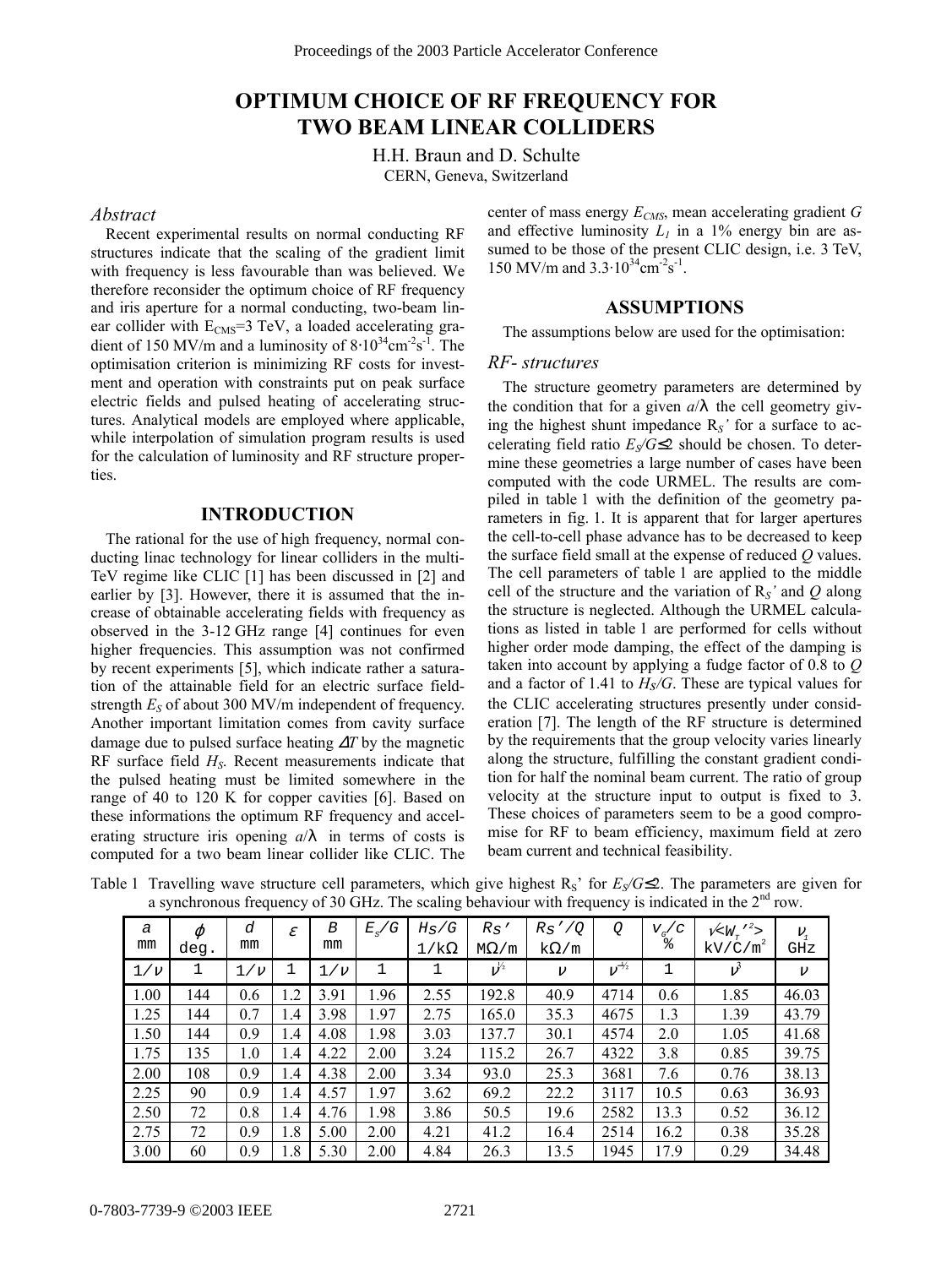

Fig. 1 Definition of geometry parameters for table 1.

# *Bunch charge and spacing*

The bunch charge  $Q_B$  and bunch-length  $\sigma_Z$  are optimised according to the criteria described in [8] with the constraints that the total energy spread is kept  $\leq 1\%$  and the transverse short-range wakefield at a distance  $\sigma_Z$  behind the bunch center is kept at a constant value taken from the present CLIC design. A gaussian bunch shape is assumed and the longitudinal and transverse short-range wakefields are computed with the formulae given in [9]. The RF phase is fixed at  $12^0$  off crest.

The bunch spacing is obtained by the requirement that the long-range wakefield strength should be kept constant. The rational for this is, that for given linac length and alignment tolerance the emittance growth due to transverse wakefields should be approximately constant if the wakefield strength is kept constant. Since the bunch charge is already determined as described above, only the bunch spacing can be adjusted to fulfil this condition. This spacing is worked out by computing for each geometry of table 1 the rms strength  $\sqrt{\langle W_{T}^2 \rangle^2}$  and the 1<sup>st</sup> synchronous dipole mode frequency of the transverse longrange wakefield  $v<sub>1</sub>$  with the code ABCI. These values are listed in the two last columns of table 1. Assuming an exponential damping in time with a damping time of  $\tau = Q/\pi v_l$ , where the quality factor of the first dipole passband *Q* is assumed to be 20, the bunch distance needed to keep the long-range wakefield strength constant at a reference value  $W_{REF}$  given by the present CLIC design can be estimated as:

$$
\Delta t_B \approx \frac{\tau}{2} \log \left( \frac{\langle W_T^2 \rangle}{W_{REF}^2} + 1 \right)
$$

#### *Luminosity*

The effective luminosity  $L_1$  scales in the multi TeV regime like  $\sim P_{MB}/\sigma_Z^{\frac{1}{2}}$  if the vertical beam size at the IP  $\sigma_Y^*$ is kept constant and the horizontal beam size  $\sigma_X^*$  is adjusted to an optimum value [2].  $P_{MB}$  is the mean power of the main beam. However, as pointed out in [8] this optimum value cannot be reached for all possible combinations of bunch charge and length due to limitations of the damping ring and the beam delivery system. Fig. 2 shows the deviation from this scaling as a function of bunch charge computed with the program GUINEA-PIG.



Fig. 2 Deviation from  $L_1 \sim P_{MB} / \sigma_Z^{\frac{1}{2}}$  scaling due to constraints on  $\sigma_X^*$  for  $\sigma_Y^* = 0.7$ nm.

## *Pulse length and repetition rate*

The pulse length is determined by the condition that the maximum pulsed surface heating is kept constant at <sup>∆</sup>*T*=80 K and the repetition rate is adjusted in a manner to keep the effective luminosity *L1* constant.

#### *Costing*

To estimate the dependence of overall costs on <sup>ν</sup>*RF* and  $a/\lambda$  we assume that the dependency of main linac and tunnel costs on theses quantities is small, since *G* and therefore the total linac length is kept constant. Implicitly it is also assumed that the strength of focusing systems and alignment tolerances are kept constant. Therefore the main cost dependence comes from the RF power source and here more specifically from the drive beam accelerator. The two main contributions are the costs for electricity and the investment costs for the RF source needed to power the drive beam accelerator. Supposing that the drive beam scheme is sufficiently flexible to have constant wall plug to (high frequency) RF efficiency  $\eta_{\text{Plue-RF}}$ of 40% [1], we compute the electricity costs for a tenyear period with 5000h of running a year as

 $C_E = P_{MB} / (\eta_{Plug-RF} \cdot \eta_{RF-MB}) \cdot 5000$ h ·10y·0.06 SFr/kWh

With  $\eta_{RF-MB}$  the RF to main beam power transfer efficiency computed for each combination of ν and *a/*λ. For the power source investment it is assumed that the source can be broken up in klystron/modulator units delivering 4 kJ RF energy per pulse each, with a unit cost estimated from past experience [10] of

$$
C_U = 1.725 \text{ MSFr} + 0.012 \text{ MSFr} \cdot \nu_R[\text{Hz}]
$$

where  $v_R$  is the repetition frequency. Hence the total investment cost for this power source is given by

$$
C_I = C_U \cdot E_{CMS} \cdot Q_B \cdot N_B / (\eta_{RF\text{-}MB} \cdot \eta_{RF\text{DM}}) / 4 \text{ kJ}
$$

With  $N_B$  the number of bunches per pulse and  $\eta_{RFDM}$  the drive beam RF to main beam RF power transfer efficiency. The present CLIC value of  $\eta_{\text{RFDM}}$ =68% has been assumed. The total cost of the drive beam power source is given by

$$
C_{\text{Total}} = C_{\text{E}} + C_{\text{I}}
$$